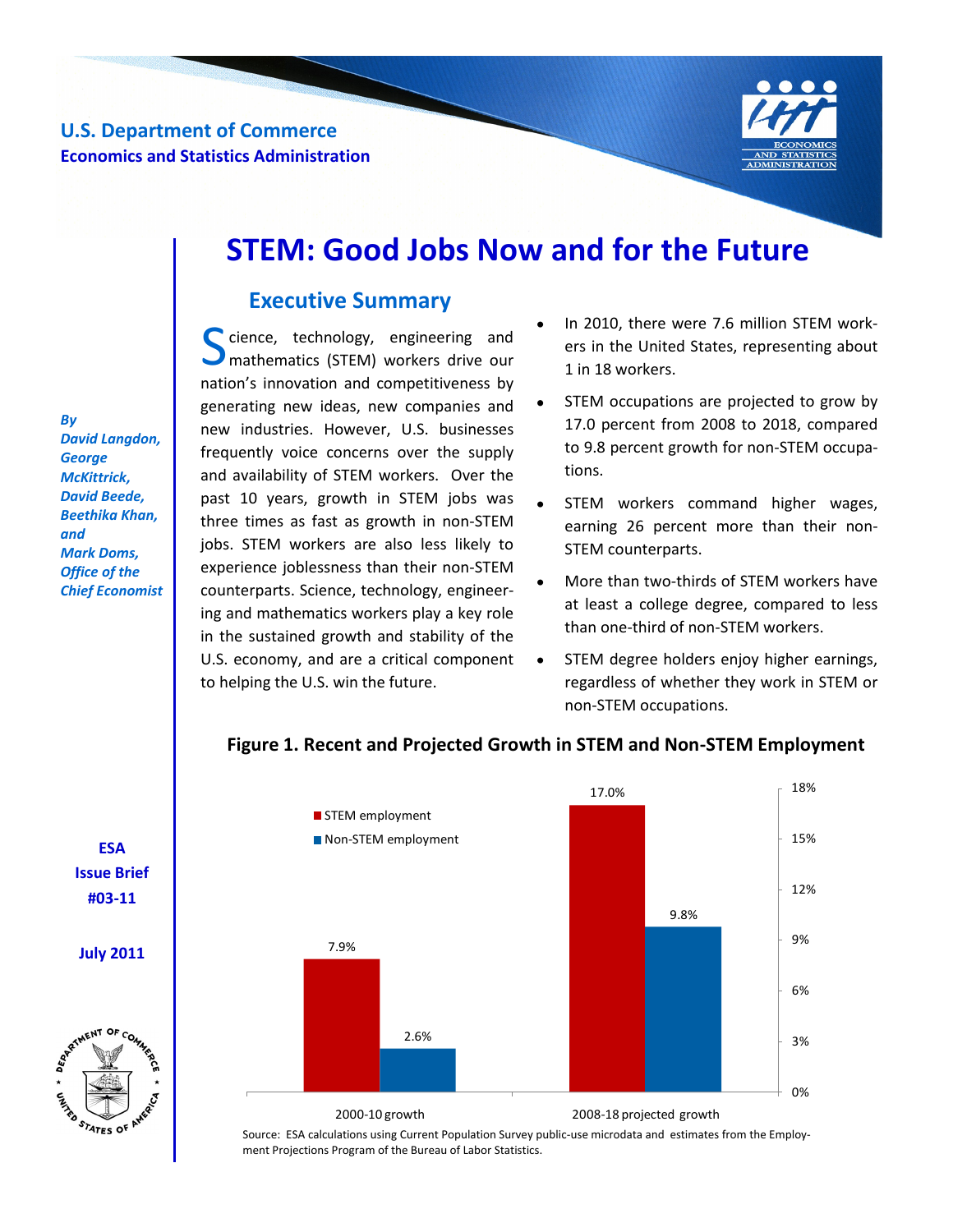## **What is STEM?**

The acronym STEM is fairly specific in nature referring to science, technology, engineering and math—however, there is no standard definition for what constitutes a STEM job. Science, technology, engineering and math positions consistently make the lists of STEM occupations, but there is less consensus about whether to include other positions such as educators, managers, technicians, health-care professionals or social scientists. In this report, we define STEM jobs to include professional and technical support occupations in the fields of computer science and mathematics, engineering, and life and physical sciences. Three management occupations are also included because of their clear ties to STEM. $^{1}$  Because of data limitations, education jobs are not included. $2$  Further, we elected not to include social scientists.<sup>3</sup>

Our STEM list contains 50 specific occupation codes (see Appendix Table 1), and in 2010, there were 7.6 million workers in these jobs, or 5.5 percent of the workforce. To better put these jobs into context, we divide STEM occupations into four categories: computer and math, engineering and surveying, physical and life sciences, and STEM managerial occupations.<sup>4</sup> Across all levels of educational attainment, the largest group of STEM jobs is within the computer and math fields, which account for close to half (46 percent) of all STEM employment. Second are engineering and surveying occupations with one-third of all STEM employment, while 13 percent are in the physical and life sciences, and 9 percent in STEM management jobs.

Parallel to our list of STEM occupations, we also identify a set of STEM undergraduate degree fields that span computer science and mathematics, engineering, and life and physical sciences (see Appendix Table 2). We define STEM degree holders as persons whose primary or secondary undergraduate major was in a STEM field. Following similar logic to what we used in our occupation selection, we exclude business, healthcare, and social science majors.

## **STEM Employment and Worker Earnings**

In 2010, 7.6 million people or 1 in 18 workers held STEM jobs. Although STEM employment currently makes up only a small fraction of total U.S. employment, STEM employment grew rapidly from 2000 to 2010, increasing 7.9 percent. In contrast, employment in non-STEM jobs grew just 2.6 percent over this period (see Figure 1). STEM jobs are projected to grow at a fast pace relative to other occupations. From 2008 to 2018, STEM jobs are expected to grow 17.0 percent compared to just 9.8 percent for non-STEM jobs.<sup>5</sup>

Workers in STEM occupations also earn more on average than their counterparts in other jobs, regardless of their educational attainment. The STEM earnings differential is greatest for those with a high school diploma or less in comparison to their counterparts in a non-STEM field. On average, they earned almost \$25 per hour, \$9 more per hour than those in other occupations in 2010. It should be noted, however, that only about 1 out of every 10 STEM workers has a high school diploma or less. Those with graduate degrees in a STEM job earned more than \$40 per hour, nearly \$4.50 more per hour on average than those with non-STEM jobs.

The comparison of wage premiums raises several questions, including to what extent the STEMearnings premium reflects other characteristics of workers, such as age, and how premiums have evolved over time. A regression analysis – which controls for a variety of demographic, geographic, and other worker characteristics – helps to address these questions. Using Current Population Survey publicuse microdata for 1994-2010, we regressed the log of earnings against a standard list of characteristics that have typically been found to be related to earnings including age, marital status, race, ethnicity, region and industry. $6$ 

After controlling for this set of characteristics, the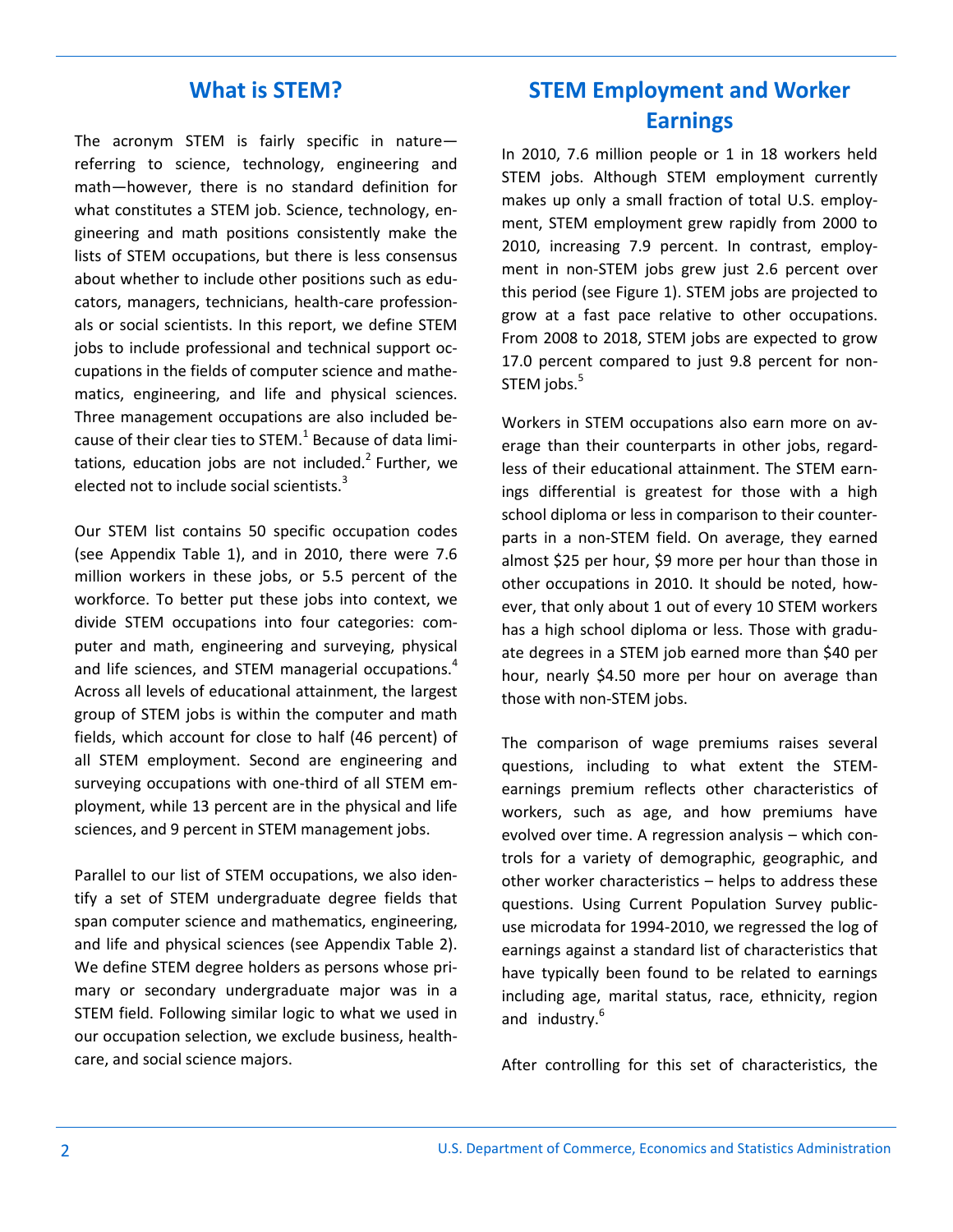## **Table 1. Average Hourly Earnings of Full-Time Private Wage and Salary Workers in STEM Occupations by Educational Attainment, 2010**

|                                  | Average hourly earnings |          | <b>Difference</b> |         |
|----------------------------------|-------------------------|----------|-------------------|---------|
|                                  | <b>STFM</b>             | Non-STEM | <b>Dollars</b>    | Percent |
| High school diploma or less      | \$24.82                 | \$15.55  | \$9.27            | 59.6%   |
| Some college or associate degree | \$26.63                 | \$19.02  | \$7.61            | 40.0%   |
| Bachelor's degree only           | \$35.81                 | \$28.27  | \$7.54            | 26.7%   |
| Graduate degree                  | \$40.69                 | \$36.22  | \$4.47            | 12.3%   |

Source: ESA calculations using Current Population Survey public-use microdata and estimates from the Employment Projections Program of the Bureau of Labor Statistics.

earning premium diminishes somewhat. However, the fundamental result that STEM workers enjoy large earnings premiums persists, most predominantly for workers with less than a college degree. STEM earnings premiums have also shown persistence over time, and have generally increased since the mid-1990s (see Figure 2). In 2010, workers in STEM jobs with less than a bachelor's degree enjoyed a large premium (more than 30 percent) compared with non-STEM workers with the same education level, even after taking other influences on earnings into account.<sup>7</sup> The regression-based premiums in 2010 were slightly less for workers with a bachelor's (23 percent) or graduate degree (12 percent), and relatively closer to the premiums found in the simple comparison (without a regression adjustment). The overall regression-based STEM premium was 26 percent in 2010, up from 18 percent in 1994. $8$ 



**Figure 2: Regression-based Hourly Earnings Premiums for STEM Workers Figure 2. Regression-based Hourly Earnings Premiums for STEM Workers**

j

Note: The estimates are for private wage and salary workers age 25 and over. Note: The estimates are for private wage and salary workers age 25 and over.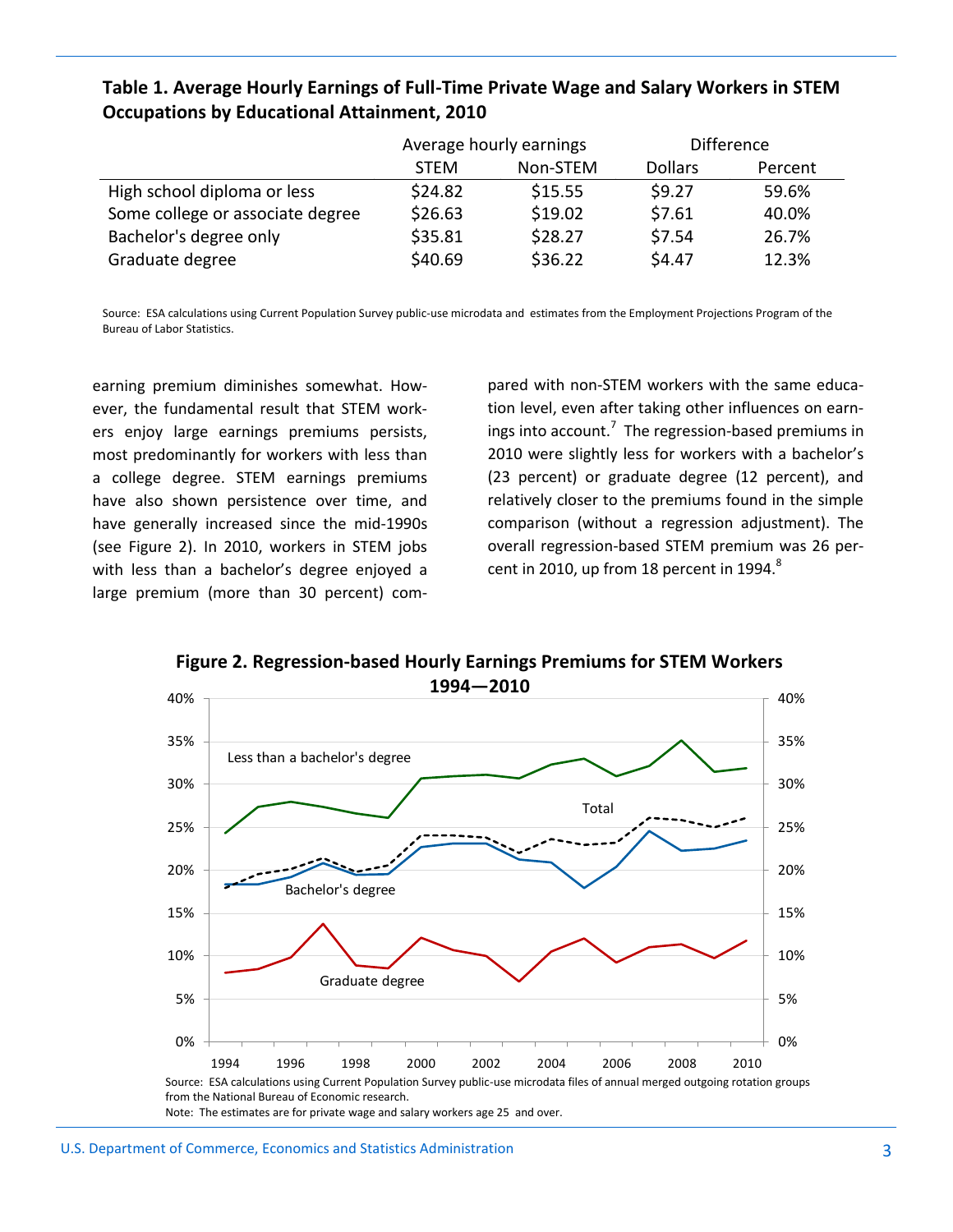## **STEM Jobs and STEM Degrees**

The analysis so far has focused on STEM jobs, but conversations about policy most often focus on STEM education. One source of information to analyze the link between STEM jobs and STEM education is the 2009 American Community Survey which collected information on college-educated individuals' undergraduate majors. When examining the relationship between STEM education and STEM jobs, the following patterns emerge.

First, a STEM degree is the typical path to a STEM job, as more than two-thirds of the 4.7 million STEM workers with a college degree has an undergraduate STEM degree. <sup>9</sup> However, this does not necessarily mean that STEM workers' degrees are in the same STEM field as their jobs. For example, only 35 percent of college-educated computer and math workers have a degree in computer science or math while 27 percent majored in the physical or life sciences or engineering.

Second, in addition to STEM jobs, STEM degrees also open the door to many other career opportunities. Almost two-thirds of the 9.3 million workers with a

STEM undergraduate degree work in a non-STEM job. Life and physical science majors are the STEM degree holders most likely to work in non-STEM jobs; 81 percent of these graduates work outside the STEM fields. (Note that "non-STEM" occupations include the 28 percent of graduates who work as healthcare practitioners or technicians, and the 12 percent who work in education.) In math, there is a strong pipeline into education jobs, as one-fifth of math majors go on to work in education.

As discussed above, STEM workers earn significantly more than their non-STEM counterparts, but what about the earnings of STEM degree holders who don't necessarily work in STEM jobs? Using the 2009 American Community Survey public-use microdata, calculations of the regression-adjusted earnings premium of college-educated workers with a STEM degree and/or STEM job showed that all STEM degree holders receive an earnings premium relative to other college graduates, whether or not they end up in a STEM job. Likewise, college graduates, regardless of their major, enjoy an earnings premium for having a STEM job. The earnings premium for having a STEM job or a STEM degree is quite similar, at 13 percent and 11 percent, respectively. Still, a much

## **Table 2. Employment of Workers Age 25 and Over with a Bachelor's Degree or Higher, by STEM Occupation and STEM Undergraduate Degree, 2009**

|                               |        | STEM degree |          |      |             | Non-STEM                      |        |
|-------------------------------|--------|-------------|----------|------|-------------|-------------------------------|--------|
|                               | Total  | Total       | Computer | Math | Engineering | Physical and<br>life sciences | degree |
| Total                         | 41,530 | 9,262       | 1,359    | 646  | 3,706       | 3,551                         | 32,268 |
| STEM employment               | 4,736  | 3,327       | 763      | 167  | 1,738       | 659                           | 1,409  |
| Computer and math             | 2,167  | 1,331       | 637      | 120  | 447         | 128                           | 835    |
| Engineering                   | 1,444  | 1,225       | 39       | 19   | 1,083       | 85                            | 219    |
| Physical and life<br>sciences | 654    | 484         | 8        | 9    | 54          | 413                           | 170    |
| STEM manager                  | 471    | 287         | 80       | 19   | 155         | 33                            | 184    |
| Non-STEM employment           | 6,570  | 1,354       | 142      | 89   | 677         | 446                           | 5,217  |

*Employed persons in thousands*

Source: ESA calculations using American Community Survey public-use microdata.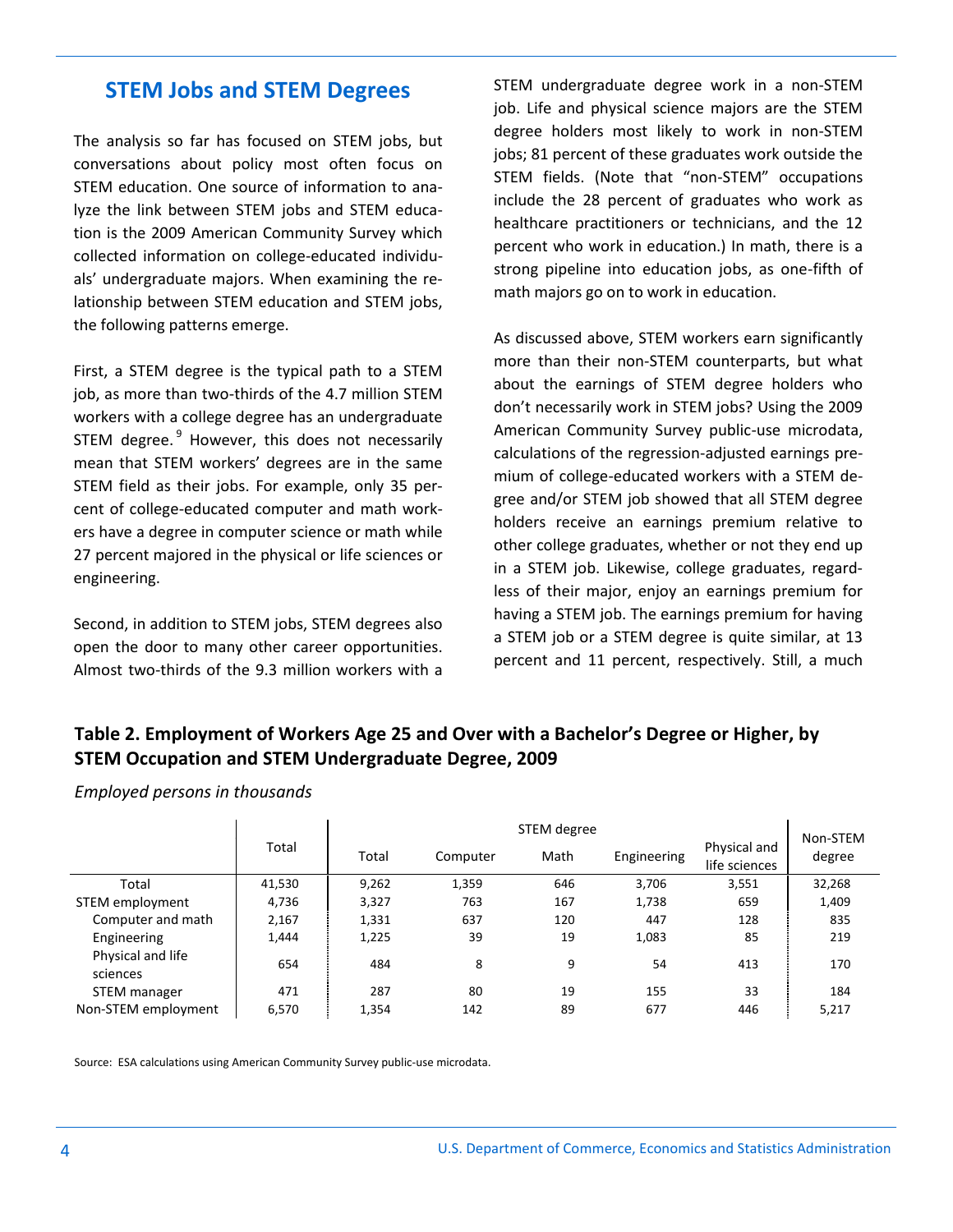0% 1% 2% 3% 4% 5% 6% 7% 8% 9% 10% 1994 1996 1998 2000 2002 2004 2006 2008 2010 STEM Non-STEM

**Figure 3: Unemployment Rates in STEM and Non-STEM Occupations, 1994-2010 Figure 3. Unemployment Rates in STEM and Non-STEM Occupations, 1994-2010**

Source: ESA calculations using Current Population Survey public-use microdata. Source: ESA calculations using Current Population Survey public-use microdata. Note: The estimates are for the civilian labor force age 16 and over. Shading indicates recession. Note: The estimates are for the civilian labor force age 16 and over. Shading indicates recession.

larger payoff tends to come when a STEM major goes on to work in a STEM job, as their earnings (all else equal) are about 20 percent higher than those of non-STEM majors working in non-STEM jobs.

## **STEM Joblessness**

In addition to higher earnings, workers in STEM occupations on average experience lower unemployment rates than workers in other fields (see Figure 3). $^{10}$  The unemployment rate for STEM workers rose from 1.8 percent in 2007 to 5.5 percent in 2009 before easing to 5.3 percent in 2010. The unemployment rate for non-STEM workers rose from 4.8 percent in 2007 to 9.5 percent in 2009 and then continued to increase to almost 10 percent in 2010. STEM workers, however, are not totally immune to economic downturns, as STEM joblessness did increase during the last two recessions.

Some of the difference in unemployment rates between STEM and non-STEM workers reflects differences in educational attainment. On balance, workers with a higher educational level tend to experience lower unemployment, and STEM workers tend to be better educated. Looking at workers with a bachelor's degree or graduate degree, one finds less of a difference in unemployment rates between STEM and non-STEM workers than for those with less education. During the latest recession, the unemployment rate for college-educated STEM workers edged above the non-STEM rate in 2009, but the rate for both groups converged to 4.7 percent in 2010 (see Figure 4). While college-educated STEM workers were less likely to be jobless than other workers during the latter part of the last two economic expansions, they were more likely to be jobless during and after the 2001 recession. The decrease in the demand for information technology workers following the Y2K efforts and the crash of the Internet dot-com bubble likely played a role.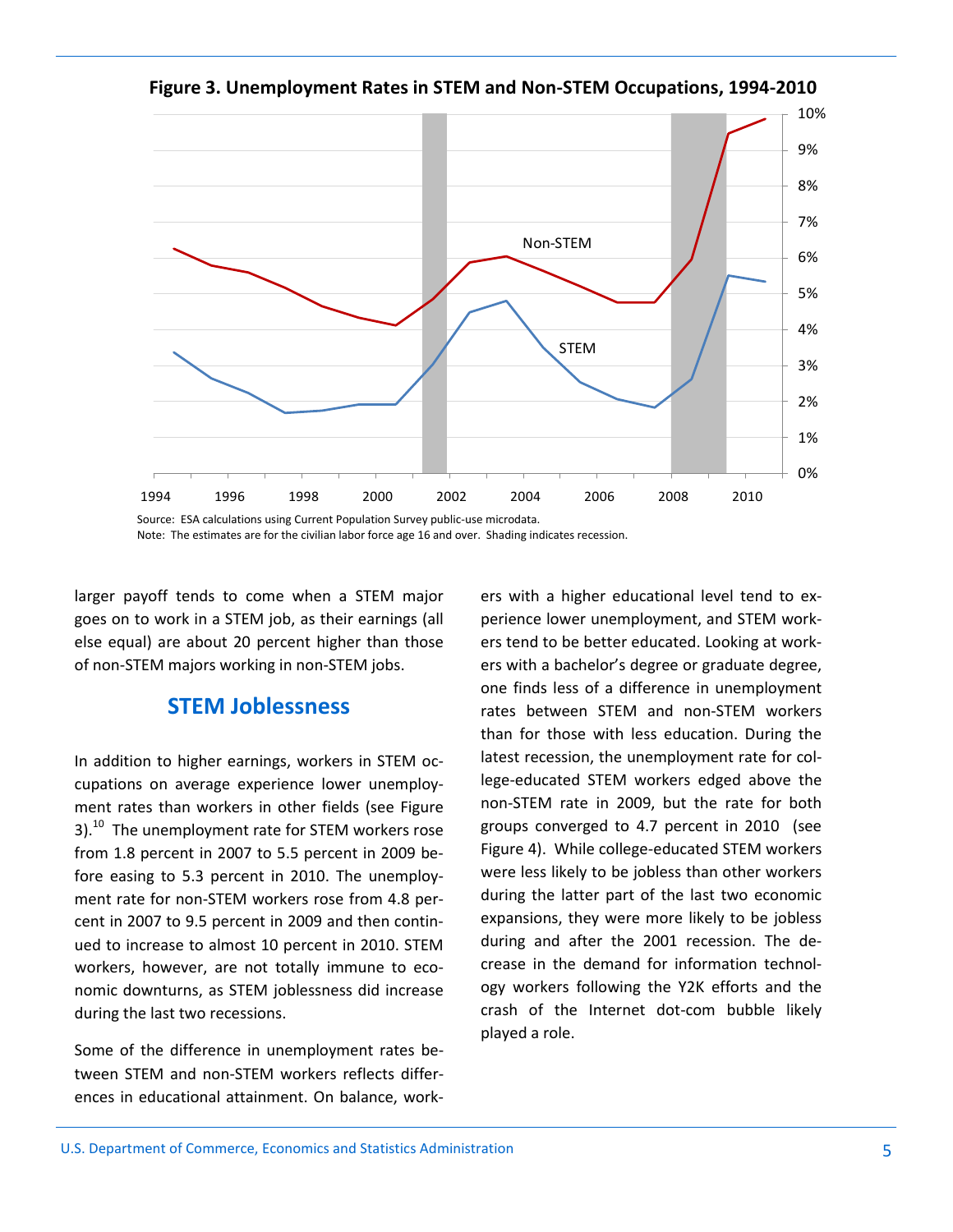

## **Figure 4: Unemployment Rates in STEM and Non-STEM Occupations, Workers Figure 4. Unemployment Rates in STEM and Non-STEM Occupations, Workers with a Bachelor's Degree or Higher, 1994-2010**

Source: ESA calculations using Current Population Survey public-use microdata. Source: ESA calculations using Current Population Survey public-use microdata. Note: The estimates are for the civilian labor force age 25 and over with a bachelor's degree or higher. Shading indicates recession.

## **Educational Attainment of STEM Workers**

One of the more distinguishing characteristics of STEM workers is their educational attainment. More than two-thirds (68 percent) of STEM workers have a bachelor's degree or higher, compared to just under one-third (31 percent) of other workers age 16 and over (see Figure 5). Among the four STEM occupational groups, the physical and life sciences have the highest-educated workforce, with nearly 40 percent holding a graduate degree – about double the share for computer, math and engineering jobs. Nonetheless, because STEM includes professionals as well as first-tier support jobs, we find that a number of STEM workers have less than a four-year college degree; nearly one-quarter (23 percent) have completed an associate degree or at least some college, and 9 percent have a high school diploma or less. So while it is certainly true that the majority of STEM workers tend to have at least a bachelor's degree, opportunities also exist for STEM workers with lower education levels.

## **Conclusions**

The greatest advancements in our society from medicine to mechanics have come from the minds of those interested in or studied in the areas of STEM. Although still relatively small in number, the STEM workforce has an outsized impact on a nation's competitiveness, economic growth, and overall standard of living. Analysis of data from the U.S. Census Bureau's American Community Survey and Current Population Survey provide new insights into the growing STEM workforce that is central to our economic vitality. STEM jobs are the jobs of the future. They are essential for developing our technological innovation and global competitiveness.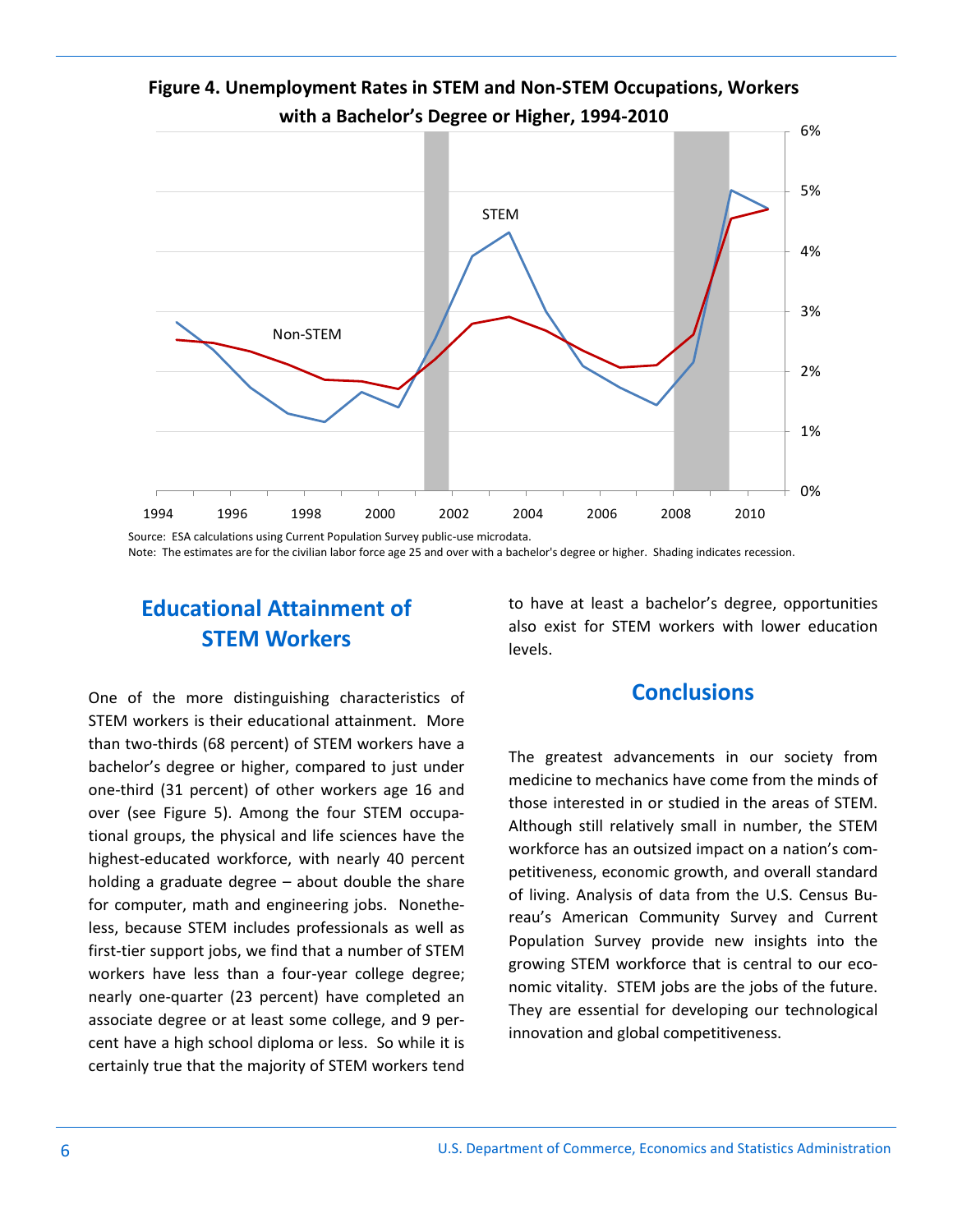

## **Figure 5. Percent Distribution of STEM and Non-STEM Employment Figure 5. Percent Distribution of STEM and Non-STEM Employment by Educational Attainment, 2010 by Educational Attainment, 2010**

Source: ESA calculations using Current Population Survey public-use microdata. Source: ESA calculations using Current Population Survey public-use microdata. Note: The estimates are for all employed persons age 16 and over. Note: The estimates are for all employed persons age 16 and over.

These factors make STEM workers highly desirable to companies developing or operating on the technological forefront and extremely important to the U.S. economy, as competitive businesses are the foundation of a competitive economy. As this analysis highlights, STEM jobs should also be highly desirable to American workers. Regardless of educational attainment, entering a STEM profession is associated with higher earnings and reduced joblessness. For college graduates, there is a payoff in choosing to pursue a STEM degree, and for America's workers, an even greater payoff in choosing a STEM career.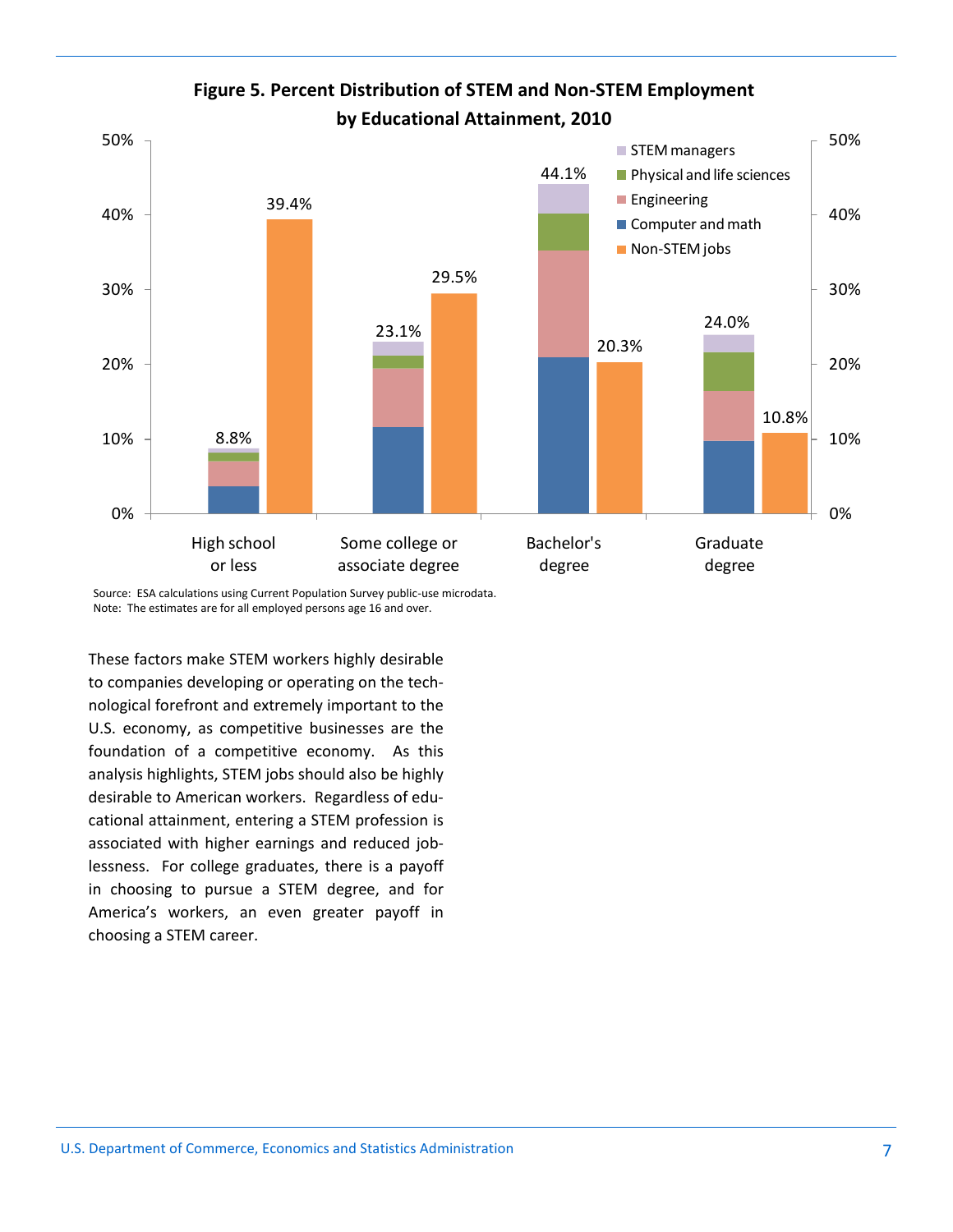## **Appendix Table 1. Detailed STEM occupations and Standard Occupational Classification (SOC) codes**

| Occupation                                       | SOC<br>code | Occupation                                                               | SOC code           |
|--------------------------------------------------|-------------|--------------------------------------------------------------------------|--------------------|
|                                                  |             |                                                                          |                    |
|                                                  |             | Computer and math occupations<br>Network systems and data communications |                    |
| Computer scientists and systems analysts         | 15-10XX     | analysts                                                                 | 15-1081            |
| Computer programmers                             | 15-1021     | Mathematicians                                                           | 15-2021            |
| Computer software engineers                      | 15-1030     | Operations research analysts                                             | 15-2031            |
| Computer support specialists                     | 15-1041     | <b>Statisticians</b>                                                     | 15-2041            |
| Database administrators                          | 15-1061     | Miscellaneous mathematical science occupa-<br>tions                      | 15-2090            |
| Network and computer systems administra-<br>tors | 15-1071     |                                                                          |                    |
|                                                  |             | Engineering and surveying occupations                                    |                    |
| Surveyors, cartographers, and photogrammet-      |             |                                                                          |                    |
| rists                                            | 17-1020     | Materials engineers                                                      | 17-2131            |
| Aerospace engineers                              | 17-2011     | Mechanical engineers<br>Mining and geological engineers, including       | 17-2141<br>17-2151 |
| Agricultural engineers                           | 17-2021     | mining safety engineers                                                  |                    |
| <b>Biomedical engineers</b>                      | 17-2031     | Nuclear engineers                                                        | 17-2161            |
| Chemical engineers                               | 17-2041     | Petroleum engineers                                                      | 17-2171            |
| Civil engineers                                  | 17-2051     | Engineers, all other                                                     | 17-2199            |
| Computer hardware engineers                      | 17-2061     | <b>Drafters</b>                                                          | 17-3010            |
| Electrical and electronic engineers              | 17-2070     | Engineering technicians, except drafters                                 | 17-3020            |
| Environmental engineers                          | 17-2081     | Surveying and mapping technicians                                        | 17-3031            |
| Industrial engineers, including health and       |             |                                                                          |                    |
| safety                                           | 17-2110     | Sales engineers                                                          | 41-9031            |
| Marine engineers and naval architects            | 17-2121     |                                                                          |                    |
|                                                  |             | Physical and life sciences occupations                                   |                    |
| Agricultural and food scientists                 | 19-1010     | Physical scientists, all other                                           | 19-2099            |
| <b>Biological scientists</b>                     | 19-1020     | Agricultural and food science technicians                                | 19-4011            |
| Conservation scientists and foresters            | 19-1030     | <b>Biological technicians</b>                                            | 19-4021            |
| <b>Medical scientists</b>                        | 19-1040     | Chemical technicians                                                     | 19-4031            |
| Astronomers and physicists                       | 19-2010     | Geological and petroleum technicians                                     | 19-4041            |
| Atmospheric and space scientists                 | 19-2021     | Nuclear technicians                                                      | 19-4051            |
|                                                  |             | Other life, physical, and social science techni-                         |                    |
| Chemists and materials scientists                | 19-2030     | cians                                                                    | 19-40XX            |

| STEM managerial occupations               |         |                           |         |  |  |
|-------------------------------------------|---------|---------------------------|---------|--|--|
| Computer and information systems managers | 11-3021 | Natural sciences managers | 11-9121 |  |  |
| <b>Engineering managers</b>               | 11-9041 |                           |         |  |  |

Environmental scientists and geoscientists 19-2040

 $\blacksquare$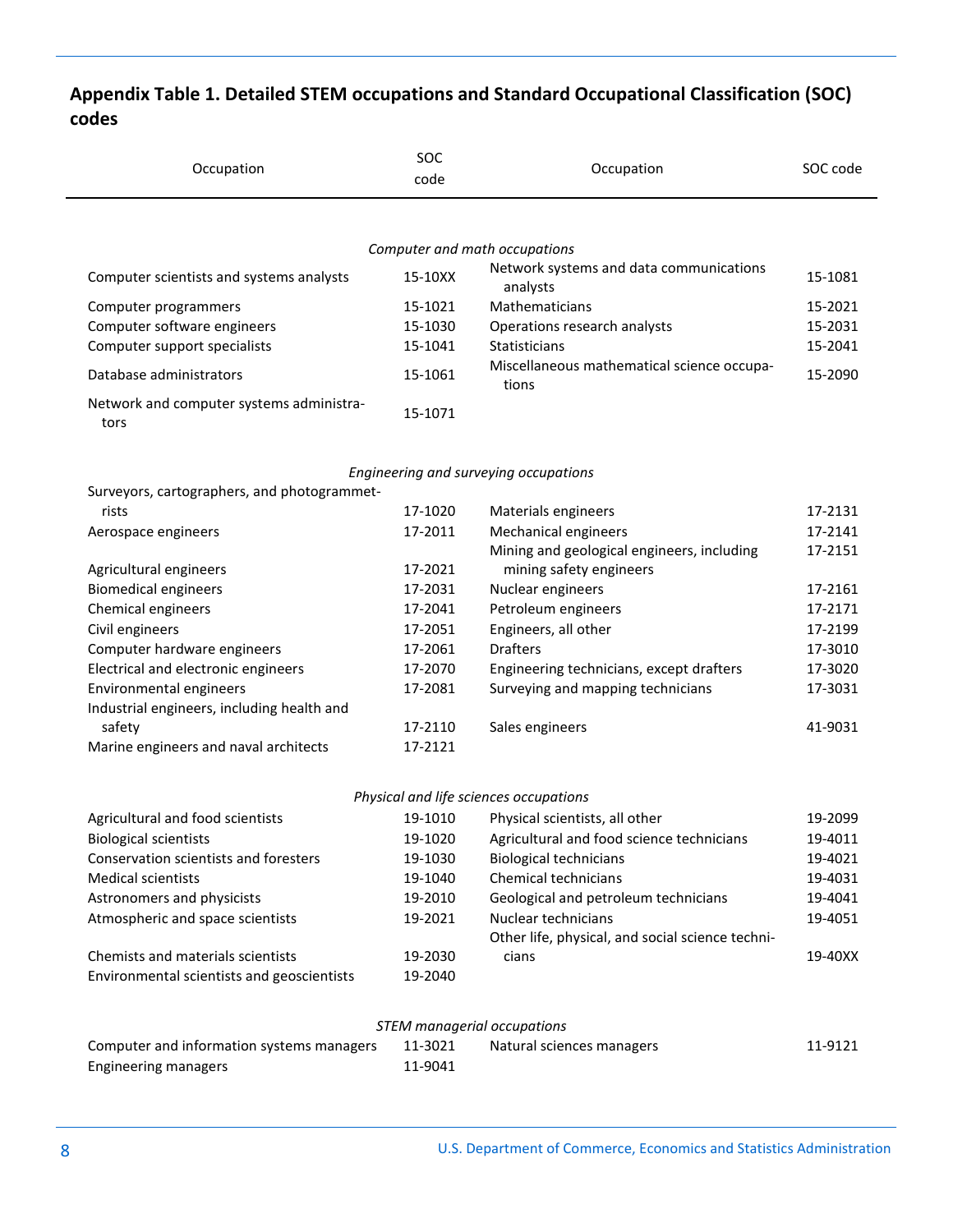### **Appendix Table 2. Detailed STEM undergraduate majors**

- Computer and information systems
- Computer programming and <br>
data processing **a** Information sciences<br>
data processing<br>
data processing
- 
- Applied mathematics
- 
- 
- 
- 
- 
- 
- 
- 
- Electrical engineering Nuclear engineering Military technologies
- Engineering mechanics physics and science
- 
- 
- 
- Soil science **Chemistry Physiology <b>Chemistry** Chemistry Chemistry
- 
- 
- Biochemical sciences Nutrition sciences Oceanography
- 
- 
- Ecology

#### *Computer majors*

- 
- 

#### *Math majors*

#### *Engineering majors*

- General engineering Environmental engineering Petroleum engineering
- Aerospace engineering <br>engineering engineering
- Biological engineering <br> **Industrial and manufacturing**<br> **Industrial and manufacturing**
- Architectural engineering values and Materials engineering and materials science
	-
	-
- Civil engineering **Mining and mineral** engineering
- Computer engineering Naval architecture and marine engineering
	-

*Physical and life sciences majors*

- 
- 
- 
- 
- 
- Biology Miscellaneous biology Geosciences
	-
- Botany **and Solution Contract Contract Contract Contract Contract Contract Contract Contract Contract Contract Contract Contract Contract Contract Contract Contract Contract Contract Contract Contract Contract Contract C**
- Molecular biology Cognitive science and biopsychology
- Computer science **Computer administration** management and security
	- telecommunications
- Mathematics **Statistics and decision science** Mathematics and computer science
	-
	- Miscellaneous engineering
	- Engineering technologies
	- Engineering and industrial management
- Biomedical engineering Mechanical engineering Electrical engineering technology
- Chemical engineering Metallurgical engineering Industrial production technologies
	- Mechanical engineering related technologies
	- Miscellaneous engineering technologies
	-
- Animal sciences Genetics Physical sciences
- Food science **Microbiology** Microbiology **Astronomy and astrophysics** Astronomy and astrophysics
- Plant science and agronomy Pharmacology Atmospheric sciences and meteorology
	-
- Environmental science  $\bullet$  Zoology  $\bullet$  Geology and earth science
	-
	-
	-
	- Nuclear, industrial radiology, and biological technologies